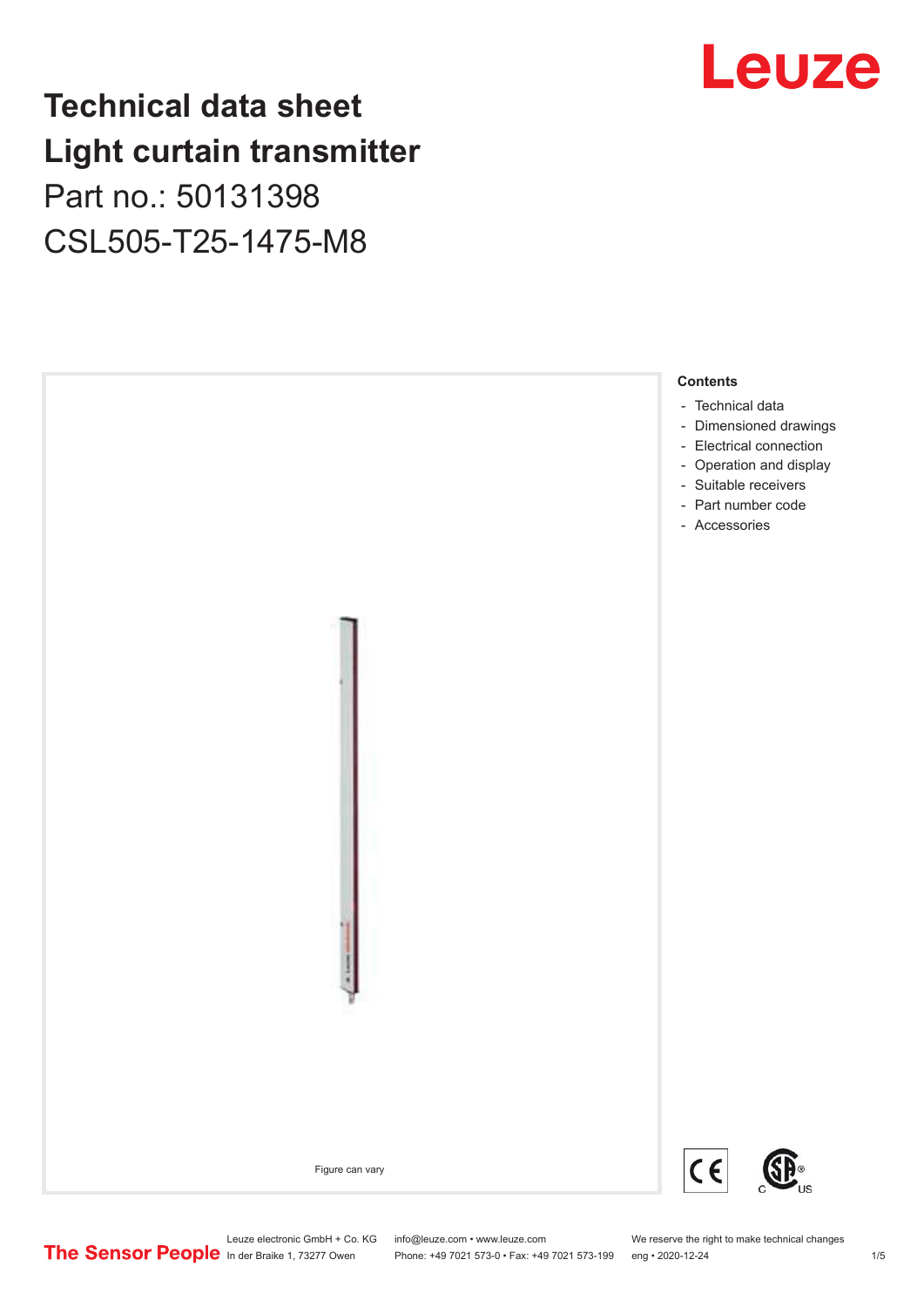#### <span id="page-1-0"></span>**Technical data**

# **Leuze**

| <b>Basic data</b>               |                                                         |  |  |
|---------------------------------|---------------------------------------------------------|--|--|
| Series                          | 505                                                     |  |  |
| <b>Operating principle</b>      | Throughbeam principle                                   |  |  |
| Device type                     | Transmitter                                             |  |  |
| <b>Application</b>              | Precise object detection                                |  |  |
| <b>Special version</b>          |                                                         |  |  |
| <b>Special version</b>          | Crossed-beam scanning                                   |  |  |
|                                 | Diagonal-beam scanning                                  |  |  |
|                                 | Parallel-beam scanning                                  |  |  |
| <b>Optical data</b>             |                                                         |  |  |
| <b>Operating range</b>          | Guaranteed operating range                              |  |  |
| <b>Operating range</b>          | 0.35m                                                   |  |  |
| <b>Measurement field length</b> | 1,475 mm                                                |  |  |
| <b>Number of beams</b>          | 60 Piece(s)                                             |  |  |
| Beam spacing                    | $25 \text{ mm}$                                         |  |  |
| <b>Light source</b>             | LED, Infrared                                           |  |  |
| <b>LED light wavelength</b>     | 860 nm                                                  |  |  |
| Measurement data                |                                                         |  |  |
|                                 |                                                         |  |  |
| Minimum object diameter         | 27.5 mm                                                 |  |  |
| <b>Electrical data</b>          |                                                         |  |  |
| <b>Protective circuit</b>       |                                                         |  |  |
|                                 | Inductive protection                                    |  |  |
|                                 | Polarity reversal protection<br>Short circuit protected |  |  |
|                                 |                                                         |  |  |
| Performance data                |                                                         |  |  |
| Supply voltage U <sub>B</sub>   | 18  30 V, DC                                            |  |  |
| Connection                      |                                                         |  |  |
| <b>Number of connections</b>    | 1 Piece(s)                                              |  |  |
| <b>Connection 1</b>             |                                                         |  |  |
| <b>Function</b>                 | Deactivation input                                      |  |  |
|                                 | Voltage supply                                          |  |  |
| <b>Type of connection</b>       | Connector                                               |  |  |
| <b>Thread size</b>              | M <sub>8</sub>                                          |  |  |
| <b>Type</b>                     | Male                                                    |  |  |
| <b>Material</b>                 | Metal                                                   |  |  |
| No. of pins                     | 4-pin                                                   |  |  |

|                                                                                                                                                                                                                                                                                                  | Cubic                    |
|--------------------------------------------------------------------------------------------------------------------------------------------------------------------------------------------------------------------------------------------------------------------------------------------------|--------------------------|
| Design                                                                                                                                                                                                                                                                                           |                          |
| Dimension (W x H x L)                                                                                                                                                                                                                                                                            | 10 mm x 1,550 mm x 27 mm |
| <b>Housing material</b>                                                                                                                                                                                                                                                                          | Metal                    |
| <b>Metal housing</b>                                                                                                                                                                                                                                                                             | Aluminum                 |
| Lens cover material                                                                                                                                                                                                                                                                              | Plastic                  |
| <b>Housing color</b>                                                                                                                                                                                                                                                                             | Silver                   |
| Type of fastening                                                                                                                                                                                                                                                                                | Through-hole mounting    |
| <b>Operation and display</b>                                                                                                                                                                                                                                                                     |                          |
| Type of display                                                                                                                                                                                                                                                                                  | LED                      |
| <b>Number of LEDs</b>                                                                                                                                                                                                                                                                            | 1 Piece(s)               |
| Type of configuration                                                                                                                                                                                                                                                                            | Software                 |
|                                                                                                                                                                                                                                                                                                  | Via pin assignment       |
| <b>Environmental data</b>                                                                                                                                                                                                                                                                        |                          |
|                                                                                                                                                                                                                                                                                                  |                          |
|                                                                                                                                                                                                                                                                                                  | $-3050 °C$               |
|                                                                                                                                                                                                                                                                                                  | $-40$ 65 °C              |
|                                                                                                                                                                                                                                                                                                  |                          |
|                                                                                                                                                                                                                                                                                                  | IP 65                    |
|                                                                                                                                                                                                                                                                                                  | III                      |
|                                                                                                                                                                                                                                                                                                  |                          |
|                                                                                                                                                                                                                                                                                                  | 90314990                 |
|                                                                                                                                                                                                                                                                                                  | 27270910                 |
|                                                                                                                                                                                                                                                                                                  | 27270910                 |
|                                                                                                                                                                                                                                                                                                  | 27270910                 |
|                                                                                                                                                                                                                                                                                                  | 27270910                 |
|                                                                                                                                                                                                                                                                                                  | 27270910                 |
| Ambient temperature, operation<br>Ambient temperature, storage<br><b>Certifications</b><br>Degree of protection<br><b>Protection class</b><br><b>Classification</b><br><b>Customs tariff number</b><br>eCl@ss 5.1.4<br>eCl@ss 8.0<br>eCl@ss 9.0<br>eCl@ss 10.0<br>eCl@ss 11.0<br><b>ETIM 5.0</b> | EC002549                 |
| <b>ETIM 6.0</b>                                                                                                                                                                                                                                                                                  | EC002549                 |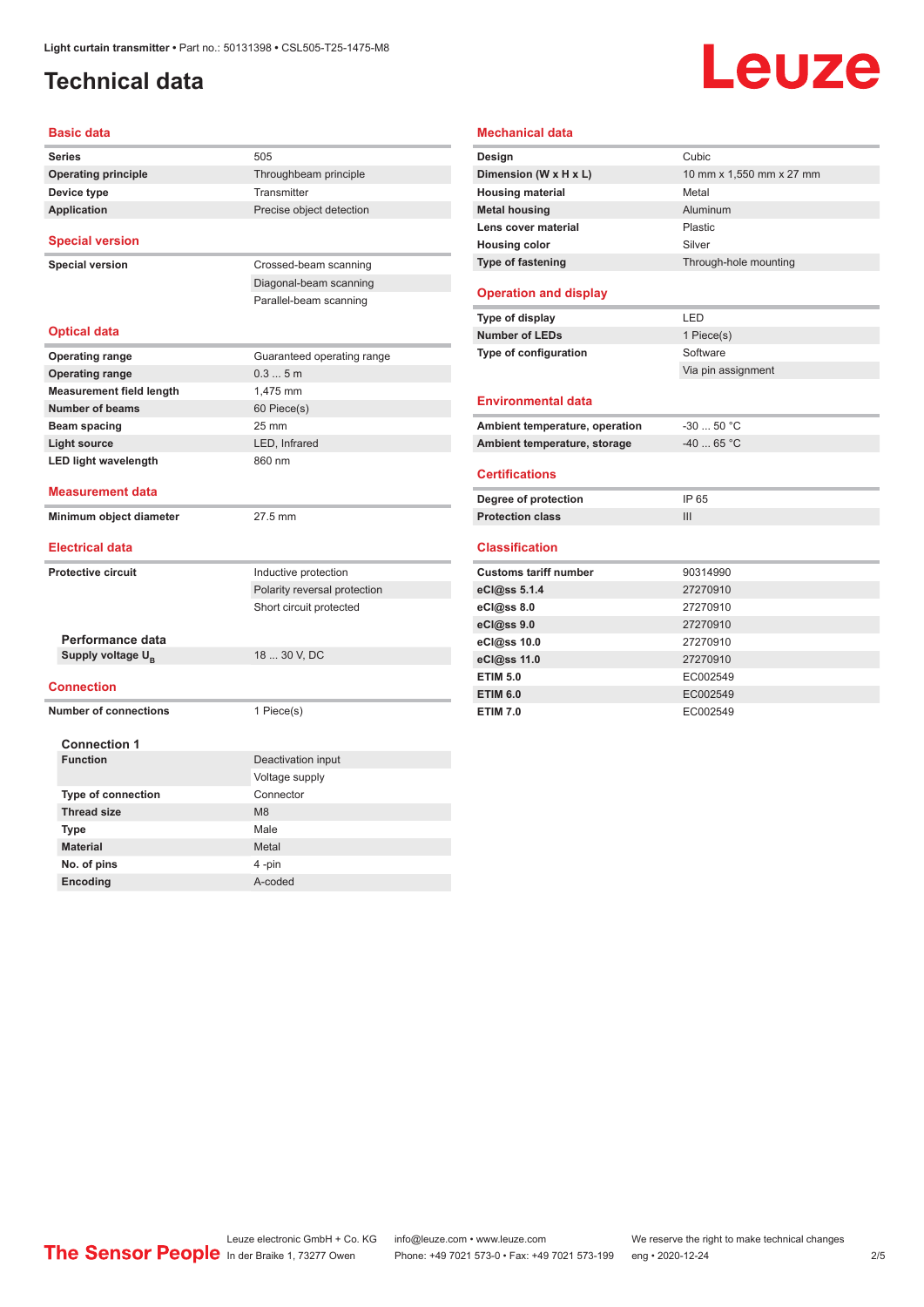#### <span id="page-2-0"></span>**Dimensioned drawings**

All dimensions in millimeters



Observe the exact dimensions in the chapter "Technical data, dimensioned drawings" in the operating instructions.

#### **Electrical connection**

**Connection 1**

| <b>Function</b>           | Deactivation input<br>Voltage supply |
|---------------------------|--------------------------------------|
| <b>Type of connection</b> | Connector                            |
| <b>Thread size</b>        | M <sub>8</sub>                       |
| <b>Type</b>               | Male                                 |
| <b>Material</b>           | Metal                                |
| No. of pins               | 4-pin                                |
| Encoding                  | A-coded                              |

#### **Pin Pin assignment**

| и              |            |
|----------------|------------|
| $\overline{2}$ | n.c.       |
| ໍາ<br>w        | <b>GND</b> |
| $\overline{4}$ | IN         |

#### **Operation and display**

| LED | <b>Display</b> | <b>Meaning</b> |
|-----|----------------|----------------|
|     | Off            | Off            |



## Leuze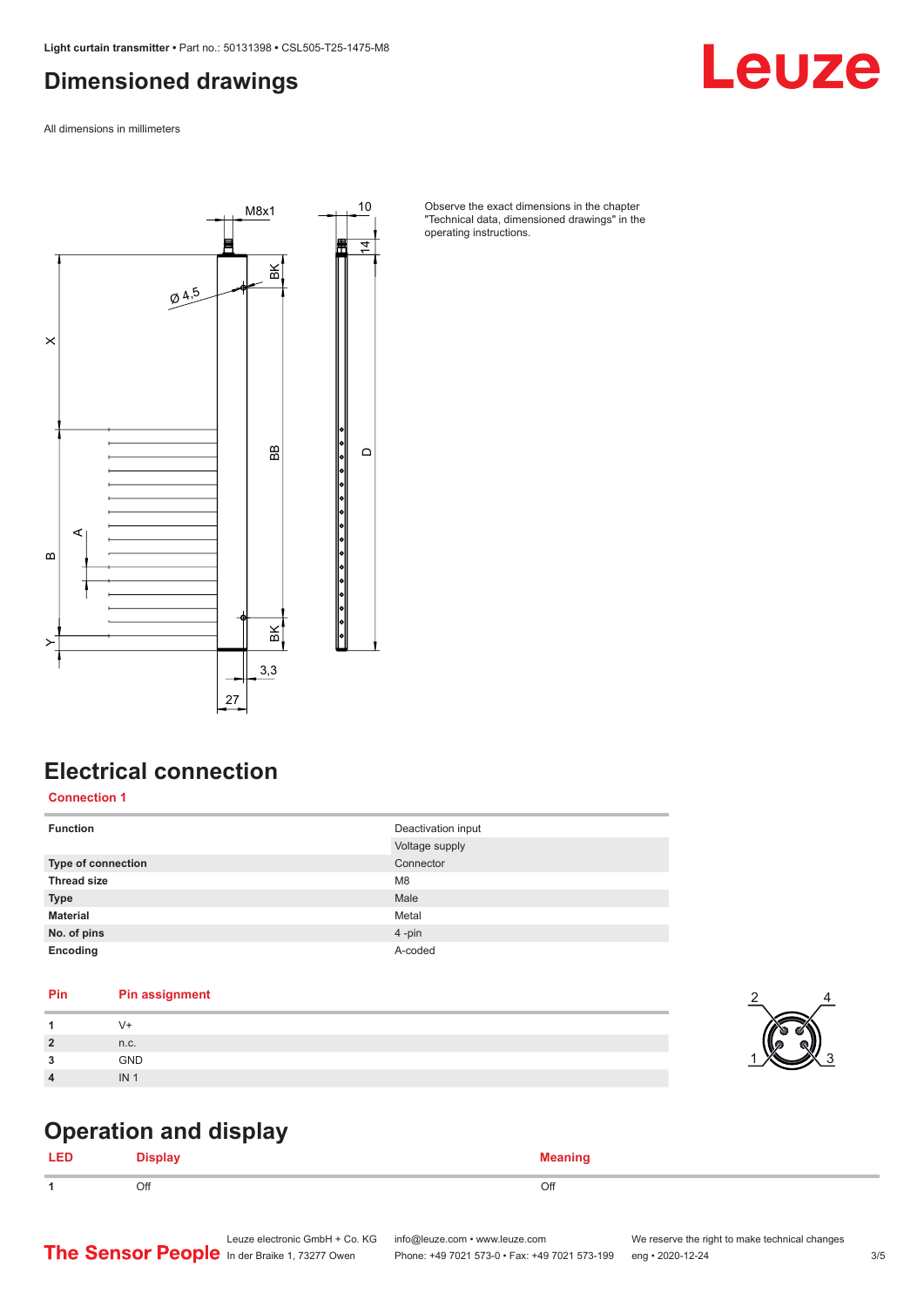#### <span id="page-3-0"></span>**Operation and display**

| <b>LED</b> | <b>Display</b>        | <b>Meaning</b>        |
|------------|-----------------------|-----------------------|
|            | Red, continuous light | Operational readiness |
|            | Red, flashing         | Error                 |

#### **Suitable receivers**

| Part no. | <b>Designation</b>                 | <b>Article</b>         | <b>Description</b>                                                                                                                                                                                                                                                                                                                           |
|----------|------------------------------------|------------------------|----------------------------------------------------------------------------------------------------------------------------------------------------------------------------------------------------------------------------------------------------------------------------------------------------------------------------------------------|
| 50131342 | CSL505-R25-1475-<br>M <sub>8</sub> | Light curtain receiver | Application: Precise object detection<br>Special version: Parallel-beam scanning, Crossed-beam scanning, Diagonal-<br>beam scanning, Teach input, Warning output<br>Operating range: 0.3  5 m<br>Digital switching outputs: 2 Piece(s)<br>Switching output: Transistor, Push-pull, Light/dark reversible<br>Connection: Connector, M8, 4-pin |

#### **Part number code**

Part designation: **CSL505-XYYY-ZZZZ-AA-BBB**

| x           | <b>Operating principle</b><br>T: transmitter                                                    |
|-------------|-------------------------------------------------------------------------------------------------|
|             | R: receiver                                                                                     |
| <b>YYY</b>  | <b>Beam spacing</b><br>05:5 mm<br>12.5: 12.5 mm<br>25:25 mm<br>50:50 mm<br>100: 100 mm          |
| <b>ZZZZ</b> | <b>Measurement field length</b><br>Measurement field length [mm], dependent on beam spacing     |
| AA          | <b>Electrical connection</b><br>M8: M8 connector, 4-pin (plug)                                  |
|             |                                                                                                 |
| <b>Note</b> |                                                                                                 |
| $\bullet$   | $\&$ A list with all available device types can be found on the Leuze website at www.leuze.com. |

#### **Accessories**

#### Connection technology - Connection cables

|   | Part no. | <b>Designation</b> | <b>Article</b>   | <b>Description</b>                                                                                                                                |
|---|----------|--------------------|------------------|---------------------------------------------------------------------------------------------------------------------------------------------------|
| ŧ | 50130850 | KD U-M8-4A-V1-050  | Connection cable | Connection 1: Connector, M8, Axial, Female, 4 -pin<br>Connection 2: Open end<br>Shielded: No<br>Cable length: 5,000 mm<br>Sheathing material: PVC |
|   | 50130871 | KD U-M8-4W-V1-050  | Connection cable | Connection 1: Connector, M8, Angled, Female, 4-pin<br>Connection 2: Open end<br>Shielded: No<br>Cable length: 5,000 mm<br>Sheathing material: PVC |

Leuze